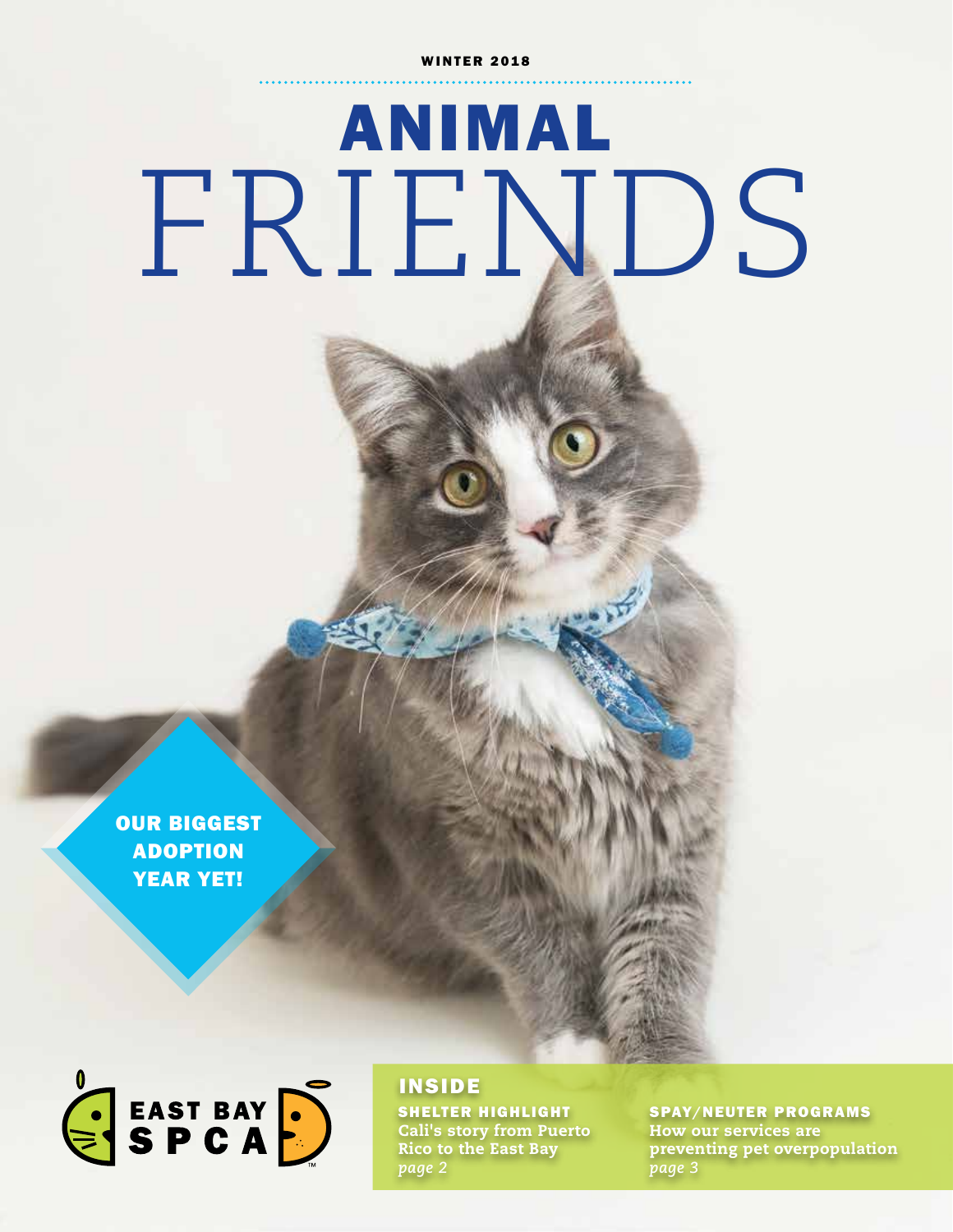

### MESSAGE FROM PRESIDENT AND CEO ALLISON LINDQUIST

2017 WAS A YEAR OF UNPRECEDENTED NATURAL DISASTERS LOCALLY AND AFAR. Communities all over the country rallied around those in need. The disasters impacted all of us, and the East Bay SPCA was happy to lend a hand. We stepped up in September to take in 50 animals in advance of Hurricane Irma in Florida, and again in October, we took more than 100 animals from shelters in fire-ravaged Wine Country. For people evacuated from Wine Country to the East Bay, we offered free pet boarding for their pets. All of this while continuing to provide life-saving care in our community. It wasn't easy, but thanks to our fabulous staff, volunteers and donors, we were able to provide much-needed aid.

Every year has its challenges. We need to be prepared to quickly and efficiently deal with the unexpected every day. Whether it is assisting another local shelter with intake because of a hoarding case, a heavy influx of owner-surrendered animals, or animals coming in with significant medical needs, we are prepared.

To help us stay prepared, I hope you consider joining our Constant Companion program. This is a giving program that allows you, our donors, to automatically make monthly donations, billed to your credit card. Any amount, large or small, helps us tremendously to deal with our daily challenges.

We are proud of the great work we do. Thank you for making it all possible.

Sincerely,

allison C. Lindquist

ALLISON C. LINDQUIST President and CEO East Bay SPCA



STAFF

"I'm excited to be using my experience in past roles at the East Bay SPCA to increase the animal care capacity for animals and staff at the Oakland Adoption Center!"

### LISA HAMMOCK Oakland Shelter Manager



Lisa Hammock recently became the new Shelter Manager for the East Bay SPCA's Oakland facility. She is no stranger to the organization, however. In 2010, she started as a Feline Associate/Animal Care Coordinator. She moved up to serve as a Medical & Foster Support Coordinator at the Dublin facility and then came back to Oakland, where she rose through the ranks to Assistant Shelter Supervisor to Shelter Supervisor and now Shelter Manager.

Lisa grew up in Newark and lives with Sydney, a "cockalier" (cocker spaniel/ cavalier King Charles mix) that she adopted from the East Bay SPCA. When Lisa isn't working at the shelter, she can be found making sugar cookies and cakes, playing fantasy football or attending Oakland A's games.

#### **BOARD OF DIRECTORS**

Stacey Wells *Board Chair*

Carolyn Belloni

Mark Cratsenburg

Lynne Dujmovich

Denise Garner

Jay Hernandez

Sandi Wright

#### **MANAGEMENT**

Allison Lindquist *President and CEO*

Tracie Cota *Vice President Veterinary Services*

Barbara Dryg *Vice President of Finance*

Michele Setter *Vice President of Operations*

### **LOCATIONS**

Oakland Adoption Center and Theodore B. Travers Family Veterinary Clinic 8323 Baldwin Street Oakland, CA 94621 510.569.0702

Oakland Spay & Neuter Surgery Center

410 Hegenberger Road Oakland, CA 94621 510.639.7387

Dublin Adoption Center and Spay & Neuter Surgery Center 4651 Gleason Drive Dublin, CA 94568 925.479.9670

#### **OUR MISSION**

**THE EAST BAY SPCA** is committed to the welfare of cats and dogs in the communities we serve. We strive to eliminate animal cruelty, neglect and overpopulation by providing programs and education that support people and companion animals.

**VISIT US ONLINE AT** eastbayspca.org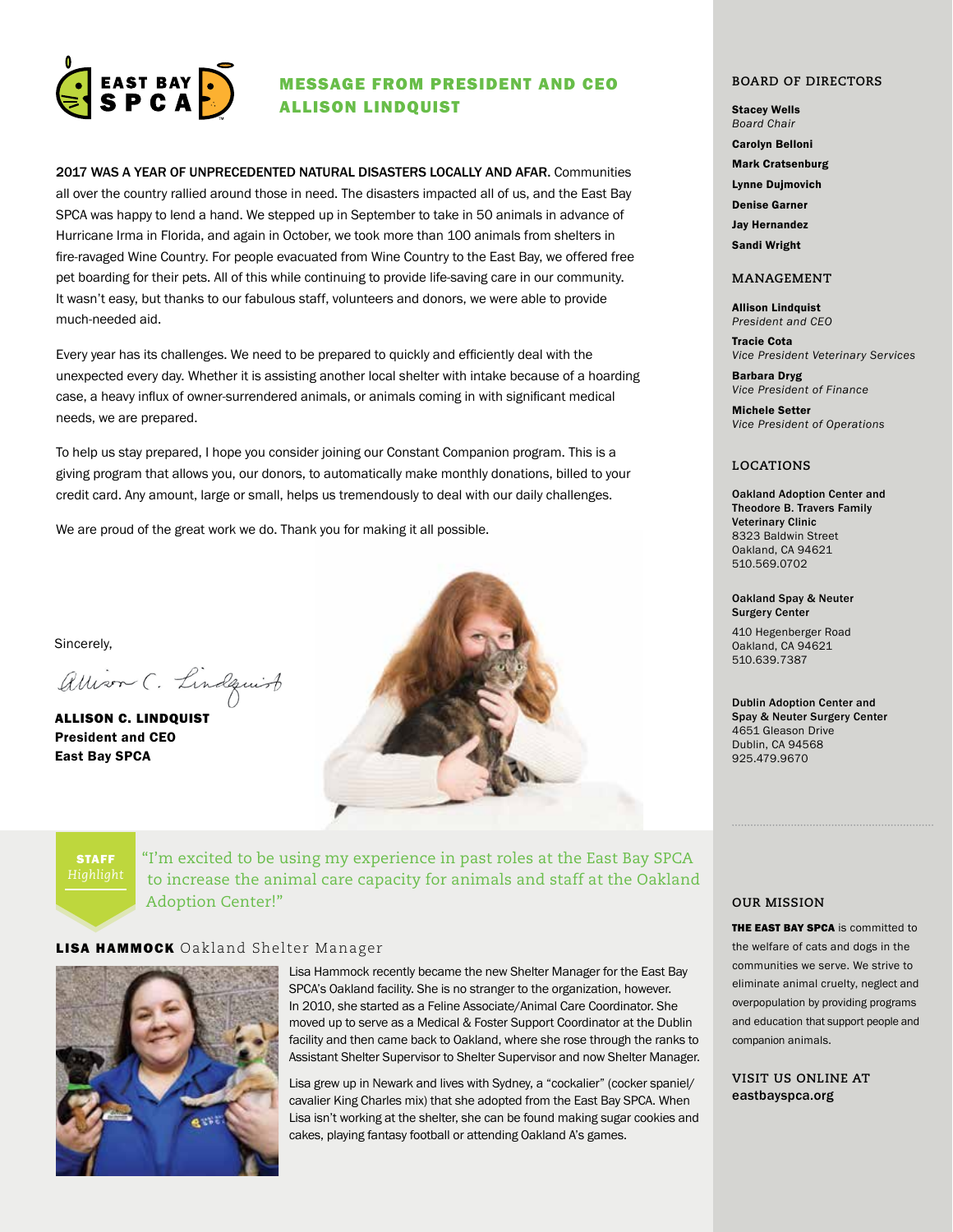# HAPPY TAILS FROM PUERTO RICO TO THE EAST BAY

When Cali (formerly Pupusa), a 2-year-old Border Collie mix at the East Bay SPCA Oakland Adoption Center found her forever home last November, shelter workers and volunteers were ecstatic.

Cali was one of the many dogs and cats who were flown to the East Bay from Florida last September, in advance of Hurricane Irma. And it turns out Cali had been relocated from Puerto Rico as well. This girl had some frequent flyer miles!

More than half of the pets the East Bay SPCA takes in have medical or behavioral issues that need addressing before they are ready for adoption. Cali was no exception—she was one of the most shut-down dogs the organization had ever seen. She was so fearful that she would not move and was "walked" in a stroller during her first week at the shelter. Compounding her fear, she had medical issues, which were likely caused by an infestation of ticks she picked up while living on the streets of Puerto Rico.

Staff and volunteers worked tirelessly with Cali and their hard work paid off. She slowly started to come out of her shell and it was discovered that she loved other dogs, especially little dogs. Staff gave her a Chihuahua "roommate" and she continued to blossom with lots of love and attention.



*Cali settling into her new home with new brother Bubba close by*

There was a perfect family awaiting Cali. Not only did they have a Chihuahua at home, Bubba, they also had experience helping shy dogs. When Dan Franklin and Ashley Lumpkins met Cali, they knew she was the dog for them. After a few visits and a trial adoption, they fell in love, and Cali went to her new home!

"For the first few days, Cali would only go where Bubba was going," said Dan, Cali's new dad. "They have both bonded over their love of napping and watching us like hawks. They also love sniffing the same spots outside for an impossibly long time."

Happy trails Cali!

### *See more 2017 adoption highlights on page 5!*

*Volunteer, Marti, building trust with Cali*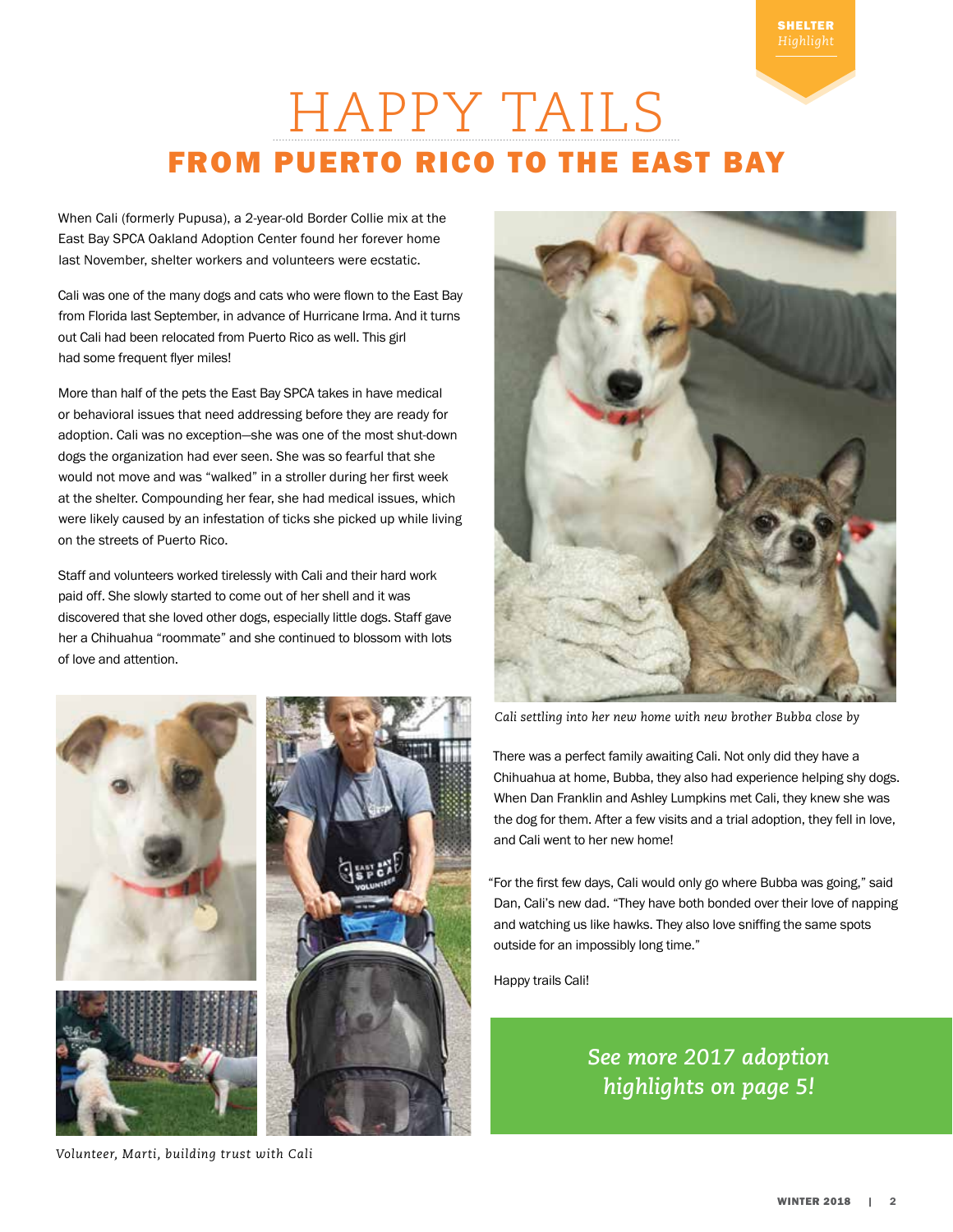## SPAY & NEUTER PREVENTING PET OVERPOPULATION



*Tiffany Caughey, Spay Neuter Clinic Manager*

Did you know that an unspayed female cat or dog and her generations of offspring could total two million animals in just 10 years?

February is Spay/Neuter Awareness Month, but the East Bay SPCA offers programs and services all year to help prevent pet overpopulation.

Spay/Neuter Clinic Surgeries Performed in 2017



The Dublin and Oakland East Bay SPCA Spay/Neuter Centers are managed by Tiffany Caughey, who's been with the East Bay SPCA since 2013. She manages a support team of seven who assist four full-time and six relief vets at the two locations.

The East Bay SPCA spays and neuters between 8,000 and 9,000 dogs and cats per year between its two Spay/Neuter Centers and full-service Veterinary Clinic.

"About 40% of our clientele at our Oakland and Dublin Spay/Neuter Centers come from low-income areas around Oakland and Hayward," Caughey said. "Spaying and neutering not only helps control the pet population, it also helps dogs and cats avoid later medical issues such as prostate problems or pyometra (an infection of the uterus). We want pets and their people to have healthy, long lives together."

### SPAY/NEUTER PROCESS



PRE-MEDICATION Medication is administered to help the pet relax ahead of surgery.

DROP OFF IN THE MORNING A veterinarian conducts a pre-surgical screen to ensure the pet is healthy enough for surgery.





A vet technician prepares the pet for surgery.



4 While a pet is in surgery with

a vet, a technician monitors vital signs and anesthesia.

**SURGERY**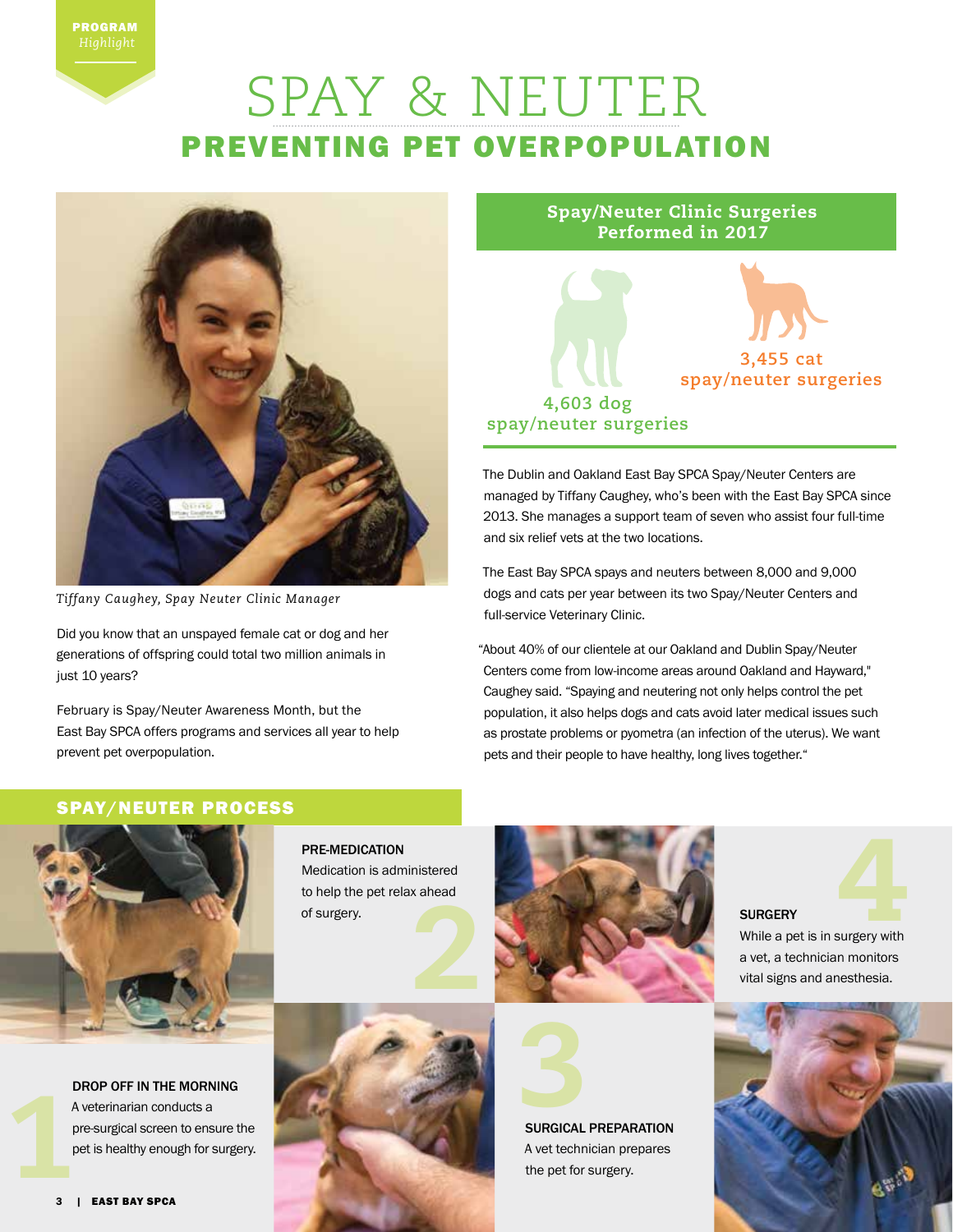### SPAY/NEUTER VOUCHER HELPS ZIGGY



*Angela with her son Justin and their dog, Ziggy*

When Angela discovered a friend of hers had a litter of adorable Maltipoo puppies, she couldn't resist adopting one. That was how she found her new best friend, Ziggy.

Angela began to take Ziggy to the dog park, where she saw some of the other dogs were being rough with him. She started to worry about his well-being and safety. Even at his small size, being an unneutered male dog was creating behavioral issues. He needed to get neutered.

Angela, a single mother who recently lost her job, wasn't sure she could afford surgery. She heard about the East Bay SPCA's spay/neuter voucher program, which provides a limited number of heavily discounted spay/neuter vouchers.

PROGRAM

"I was sad when I dropped him off for surgery," Angela said. "But the staff assured me he would be OK. Everybody was very nice at the center."

And Ziggy has been doing much better since his surgery.

"He seems a lot mellower and calmer," Angela said. "He now loves the dog park!"

Ziggy is one of nearly 300 pets who received a discounted spay/neuter surgery in 2017 thanks to the voucher program.

Owners, such as Angela, are increasingly realizing the value of spaying and neutering for preventive care for their young pets; to avoid costly and life-threatening health concerns, such as cancer, later in life; and for mitigating challenging behavioral problems.

If you are interested in donating to the East Bay SPCA's Spay & Neuter Fund to help spay and neuter pets like Ziggy, visit eastbayspca.org/spay.

**RECOVERY** 

Following surgery, the pet rests under a warm blanket in the recovery area.

5

REST The pet is housed in a kennel with blankets while it recovers from surgery.





GOING HOME



The pet is then picked up in the afternoon and sent home with pain medication.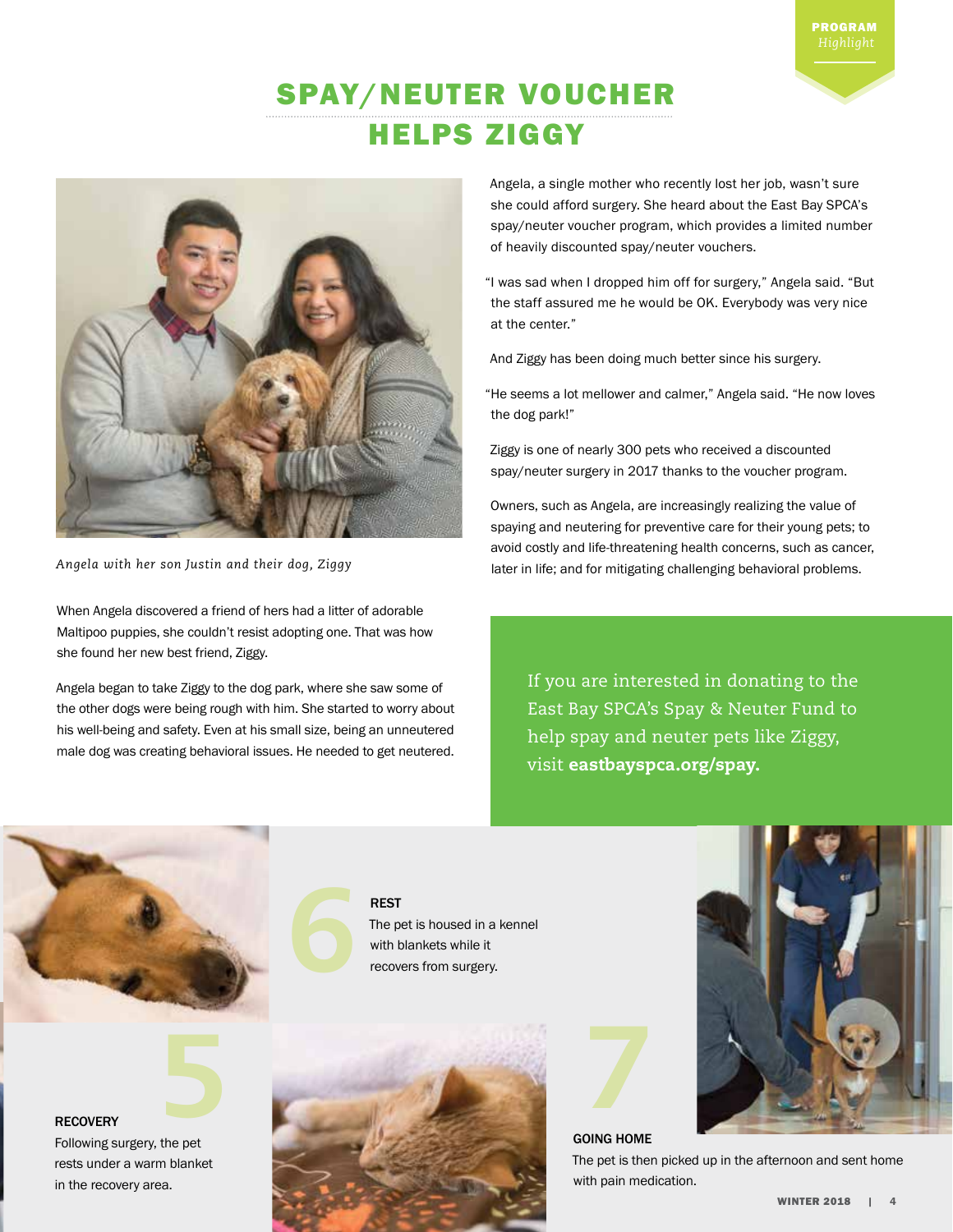# 2017 ADOPTION HIGHLIGHTS





*Pets evacuated from Hurricane Irma and the North Bay fires going home.*







*Long termers such as Precious, Kara, Sasha, Fuzz Lightyear, Nugget and many more were also adopted!*





2017 was a record-breaking year with That's our biggest adoption year yet!  $3,775$  pets adopted.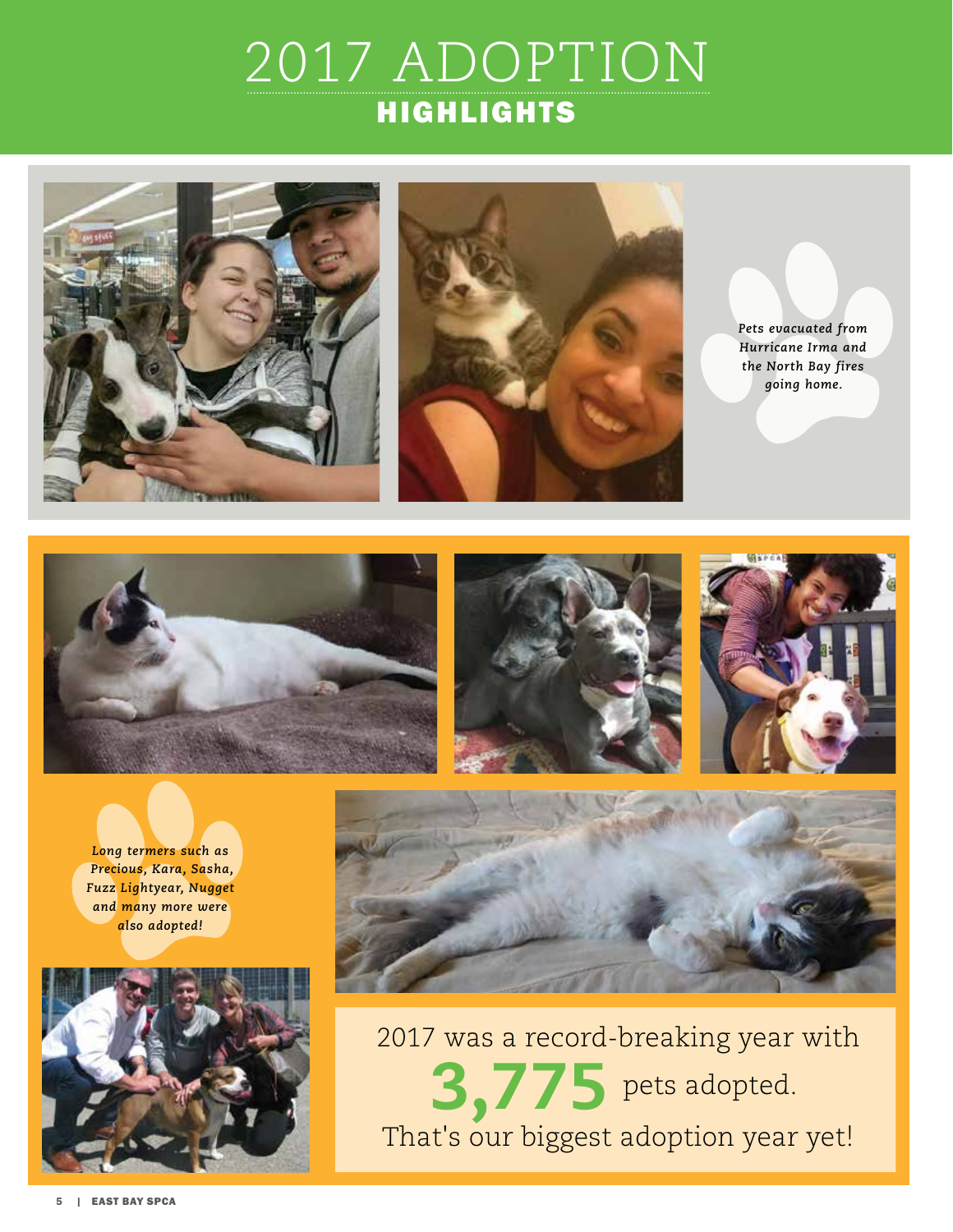#### WINTER 2018 | 6

# LOCAL ARTIST HELPS PETS ALL YEAR LONG



 *Jan Stamos with her dog, Finn*

For many pet owners and enthusiasts such as artist and Uptown Oakland resident Jan Stamos, being a Constant Companion with the East Bay SPCA is the best way to give year-round.

Jan, an East Bay SPCA board member from 2006 to 2012, has been a Constant Companion for the last five years, and a yearly donor for 11. She says that giving monthly makes her feel good because it feels like she is "helping animals all year long and not specifying one cause only."

"Becoming a Constant Companion is easy on my budget," she says. "I can give the East Bay SPCA a substantial monthly gift and it is automatic and easy. I also like the fact that the East Bay SPCA can count on revenue for its monthly budget, so they don't always have to wait for my year-end donation."

DONOR

### *"Becoming a Constant Companion is easy on my budget."*

Giving monthly is a great way to make a difference in the lives of East Bay pets. Having this reliable source of income allows leaders at the organization to plan ahead and be prepared every day, and to serve the needs of thousands of animals. Constant Companion donations also help reduce administrative and fundraising costs, so gifts go even further to support pets in the community.

"I always encourage my children to give," Jan says. "You really don't miss \$25 a month. We spend that much on lattes!"

When Jan isn't busy painting and making books and collages, she can also be found working out of Blank Page Studio in Oakland, and enjoying her own constant companion, Finn, a three-year-old Chihuahua/mini poodle rescue.

Become an East Bay SPCA Constant Companion today by signing up at eastbayspca.org/constant or by calling 510.563.4604.

We greatly appreciate your support!